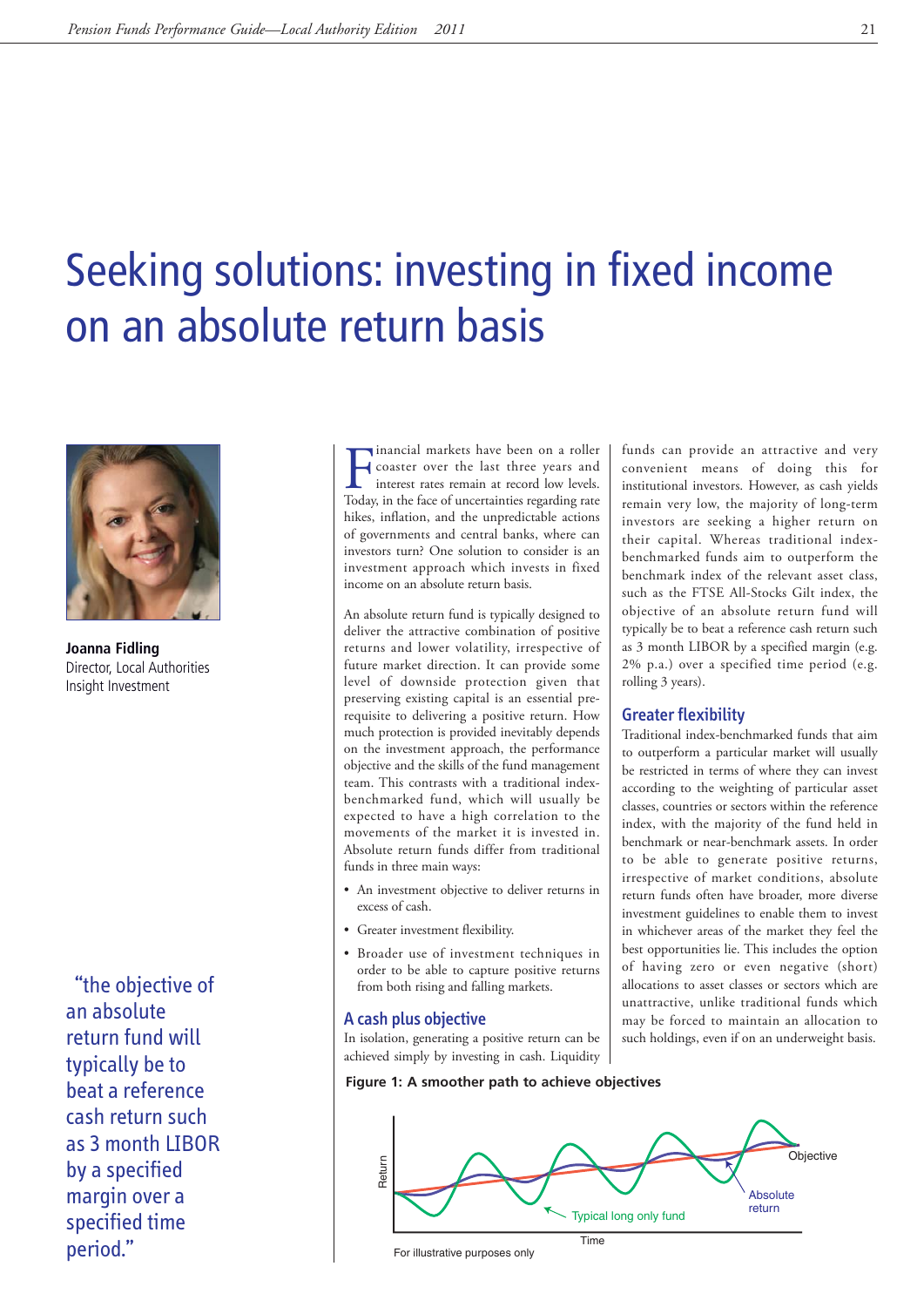#### **Figure 2: Key investment principles**



## Enhanced investment tools

In order for absolute return funds to both minimise or potentially eliminate downside risk, and make efficient investment decisions (including creating negative exposure to unattractive assets), they need to have the ability to utilise a much wider 'tool kit' of investment techniques, including derivatives. Whilst the use of some of these techniques is questioned by some, our view is that in the right hands, and within the right risk-management framework, they remain a powerful tool and can both improve risk-management and enhance returns. As well as enabling a fund to take short positions, derivatives can also provide exposure to markets which may ordinarily be prohibitively small or illiquid. It is important to note that such absolute return pooled funds, whilst sharing many of the characteristics of hedge funds, can be set up and regulated in the same way as other

institutional pooled funds, providing full transparency in terms of portfolio construction, performance measurement and fee rates.

## How Insight can help you achieve your objectives

Insight Investment is a specialist asset manager at the forefront of designing investment solutions to meet our clients' needs. Launched in 2002, we have £108.1 billion in assets under management<sup>1</sup>, which includes our absolute return fixed income product range.

Within fixed income, our philosophy focuses on delivering consistent performance by virtue of three key investment principles: broad opportunity set, diversification and precision.

Whilst these concepts, if looked at individually, are not necessarily unique, it is the way our

investment managers combine and apply them that we believe is a unique approach to investment management:

- The broad opportunity set gives portfolio managers the flexibility to adjust investment strategy to changing market conditions.
- Diversification across credit strategy and instrument minimises the risk particular to a single entity, lowers volatility and increases risk-adjusted returns.
- We use precision when targeting investments, seeking to add value through the active management of risk and return and using proprietary portfolio construction techniques.

## Our experienced fixed income team

We have one of the best-resourced and highly experienced fixed income teams in the UK. Led by Adrian Grey, Head of Fixed Income, our team